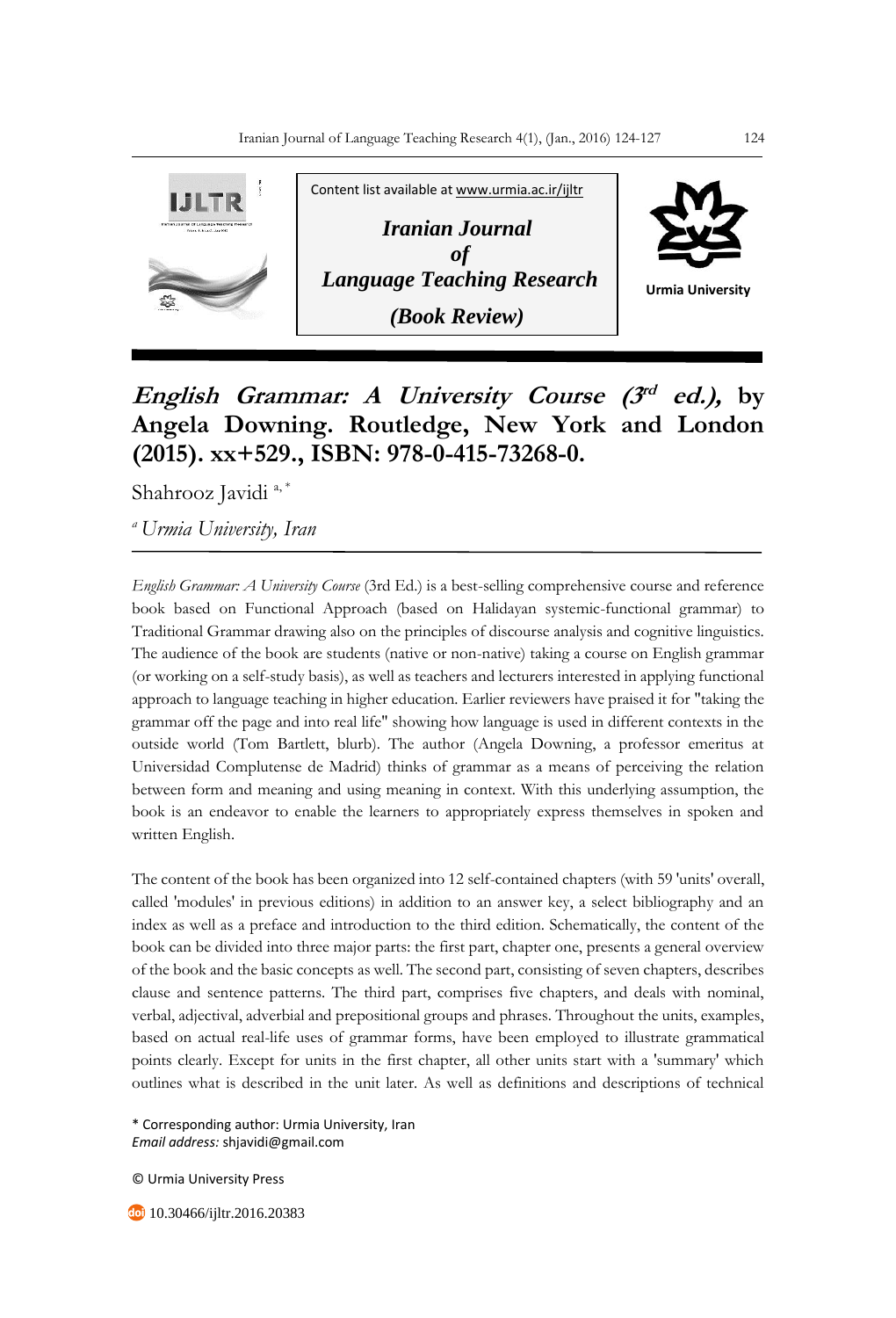terms, each unit offers various practice exercises and activities (placed towards the end of relevant chapter).

Chapter one introduces some basic terms used in the book. The chapter is divided into three units: unit one presents three strands of meaning that form the foundations of a functional interpretation of grammar i.e. the representational, the interpersonal, and the textual meanings. Unit two deals with the outline of basic syntactic concepts: structural units, the classes and the elements. Unit three of the chapter is concerned with basic human communicational needs i.e., negating and questioning. The unit talks about finite operator, which is a verb categorized to primary, modal, and 'do' operators used in English to form negative and interrogative clause structures.

Chapter two consists of five units. The chapter starts with a very vivid summary of the chapter presenting a bird's eye view of it. The chapter focuses on clause structure, syntactic elements and classification of clause elements. Topics like subject, predicate, different types of object, object complements and adjuncts are discussed in detail in this chapter. The chapter ends with suggestions for further reading and exercises related to each unit of the chapter.

Chapter three is made up of four units, and focuses on complementation of verb, complementation patterns and valency for different classes of verbs with different semantic valencies. Different types of complementation like intransitive, copular, transitive, monotransitive, ditransitive and complex transitive are proposed in this chapter. Unit nine of the chapter is concerned with verbs with no complementation, i.e. intransitive verbs with S-V structure or a prepositional complement. The following unit of the chapter tackles transitive verbs, with patterns containing two-place verbs and direct object or a prepositional complement (monotransirtive) with patterns containing three- place verbs (ditansitive), and complex-transitive pattern, with one object and one complement. Unit eleven and twelve of the chapter are devoted to two other types of complementation related to clauses, i.e. complementation by finite and nonfinite clauses.

Chapter four on interaction between speaker and hearer links speech and grammar. It consists of six units. Types of speech acts and their related clause types are discussed in this chapter. In the final unit of the chapter the author draws a distinction between imperatives and directives according to dependence on the relative authority of the speaker towards the addressee and whether the addressee is given the option of complying or with the directive.

In chapter five, clause is viewed as a grammatical means of encoding patterns of experience. Clause as a grammatical unit is important because it helps us to organize our experience into a number of representational patterns. Here the writer focuses on a clause as semantically representing a pattern of experience conceptualized as a situation (composed of the process, participant roles, attributives, and circumstances) or situation types (material, mental, and relational).

In chapter six, theme as a point of departure of the message is considered the first clause constituent along with rheme. Theme is an element of thematic structure of clause. The writer differentiates between theme and rheme, syntactic subject and discourse category topic. The last unit of the chapter is devoted to the effect of the interplay of Theme-Rheme, Given-New, types of clefting and their discourse functions.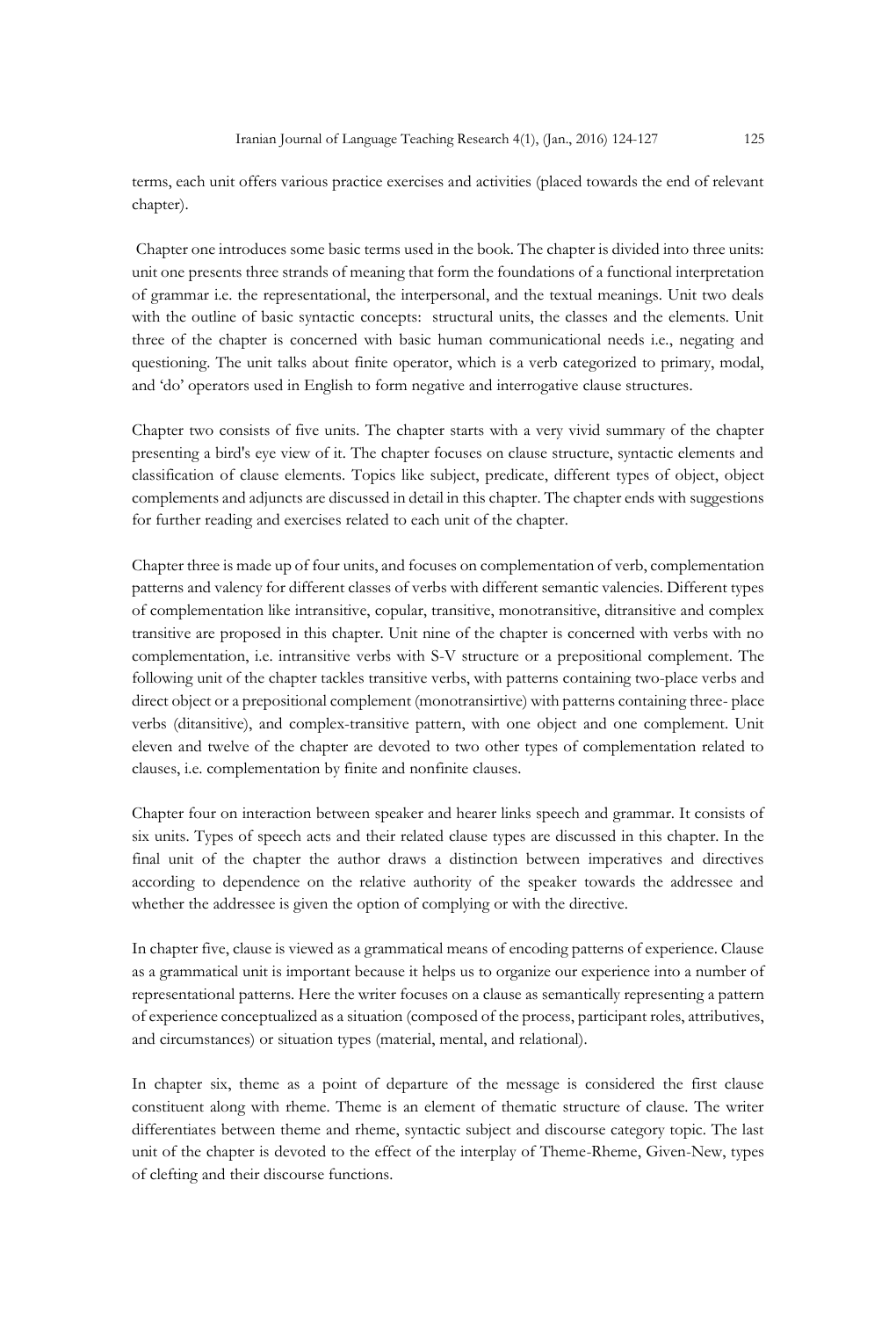## 126 Iranian Journal of Language Teaching Research 4(1), (Jan., 2016) 124-127

Chapter seven is concerned with dependent and independent clauses and how clauses are combined. It then moves to sentence as the highest unit of grammar. Other units of the chapter deal with the way clauses are syntactically related in a state of equivalence or non-equivalence. The final part of the chapter concentrates on direct and indirect speech, with examples of free direct/indirect speech taken from fiction writers in an attempt to illustrate the stream of thought of their characters.

Chapter eight elaborates on verbal group (VG). Verbal group is a grammatical unit which encompasses our perception of the events. Basic structure of a verbal group as well as higher order verbal groups (made by coordination or dependency) are discussed in some detail.

Looking through the eyes of linguistics, chapter nine makes a distinction between tense and aspect. Here, past and present are considered the only tenses in English. Tense is defined as the grammatical expression of the location of events in time. Future is not regarded a tense because it has no verbal inflection. Other units of the chapter talk about aspects like perfect and progressive with their implied meanings.

Chapter ten deals with nominal group. The initial unit of the chapter gives us an overview of the structure of the nominal group mostly using linguistic terms like pre-head, head, and post-head. It classifies nouns under three headings: common nouns, proper nouns, and pronouns. The second unit of the chapter talks about definite, indefinite and zero article. The third unit defines and describes determiners and demonstratives. The two final units are about modifiers, pre-modifiers and post modifiers and two main types of noun complement clauses.

In chapter eleven, three initial units of the chapter, (all on adjectival group) define three structural elements for the group as being head, modifier and post head element, which can be a modifier and post head element. Then adjectives are categorized to simple, derived, compound, and participles along with other kinds. The three final units of the chapter are related to adverbial groups, their syntactic functions and modification, and complementation in the adverbial group.

The final chapter of the book is composed of three units. There is a distinction between groups discussed in the previous chapters, and those discussed here: prepositions and prepositional phrases. The groups discussed in earlier chapters (nominal, verb, adjectival, adverbial) all can function as the head of their group and can be used alone while prepositions and prepositional phrases cannot be used without a nominal unit.

On an evaluative note, the book seems to fulfill its promises in furthering students' knowledge of English grammar, providing means of understanding the relation between form and meaning and also enabling the learners to speak and write more effectively. The existence of a companion website with further exercises and a glossary as well as a separate teacher's manual is also an advantage to the book

The volume is more appropriate for advanced students of English and for teachers of English who want to obtain a deeper understanding of English grammar. In comparison with some well-known